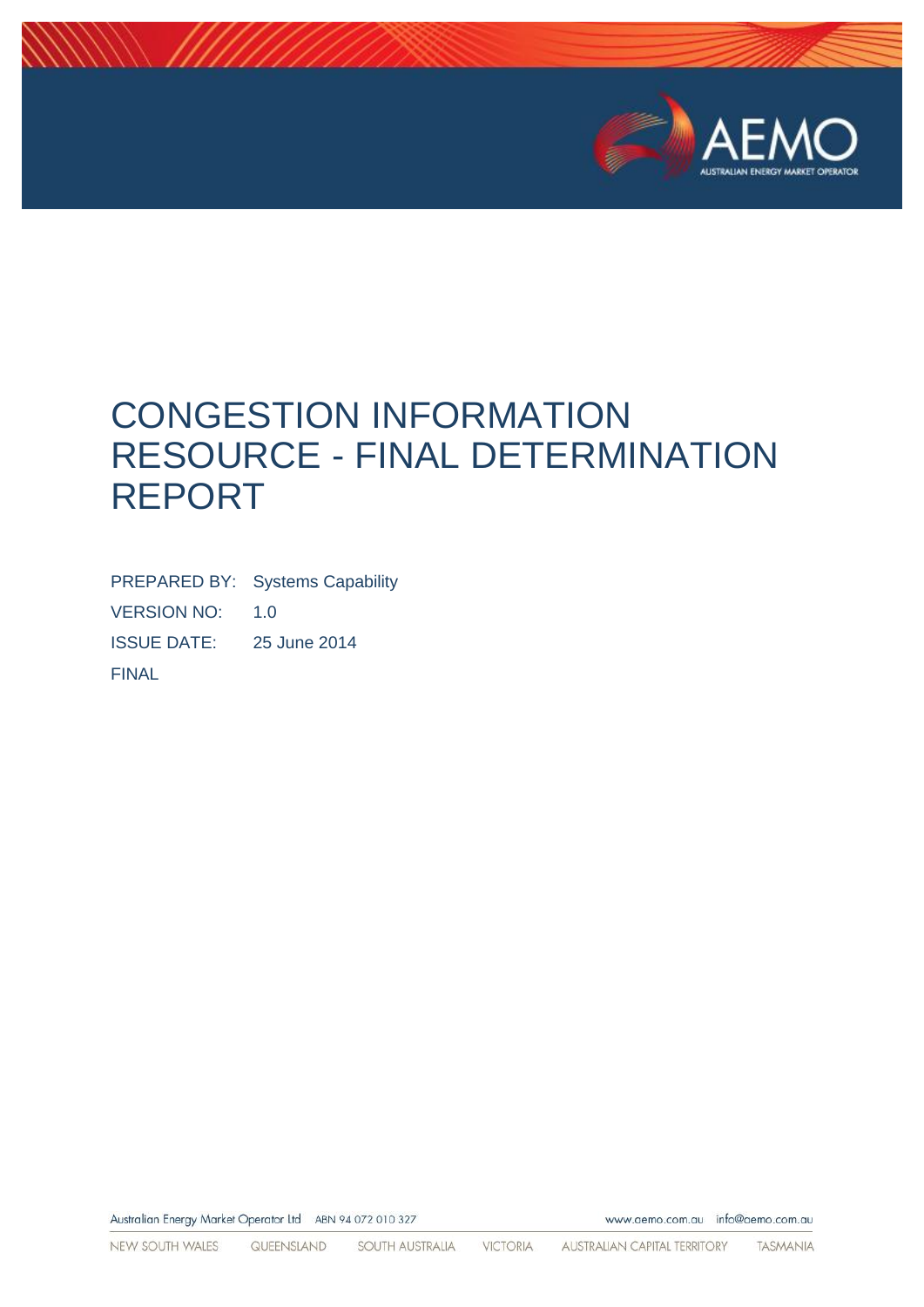# Table of Contents

| <b>BACKGROUND</b>                                                 | $\mathbf{3}$        |
|-------------------------------------------------------------------|---------------------|
| <b>Matter under consultation</b>                                  | $\mathbf{3}$        |
| The consultation and decision-making process                      | 3                   |
| <b>INTERPRETATION OF THE RULES</b>                                | 4                   |
| <b>CONSIDERATION OF SUBMISSIONS</b>                               | 4                   |
| <b>List of submissions received</b>                               | 4                   |
| <b>Meetings and forums</b>                                        | 5                   |
| <b>DETERMINATION</b>                                              | 5                   |
| <b>GLOSSARY</b>                                                   | 5                   |
| <b>REFERENCES</b>                                                 | 5                   |
| <b>ATTACHMENT 1 – COPY OF THE NOTICE OF FIRST STAGE OF RULES</b>  |                     |
| <b>CONSULTATION</b>                                               | 6                   |
| <b>ATTACHMENT 2 – COPY OF THE NOTICE OF SECOND STAGE OF RULES</b> |                     |
|                                                                   | 10                  |
|                                                                   | <b>CONSULTATION</b> |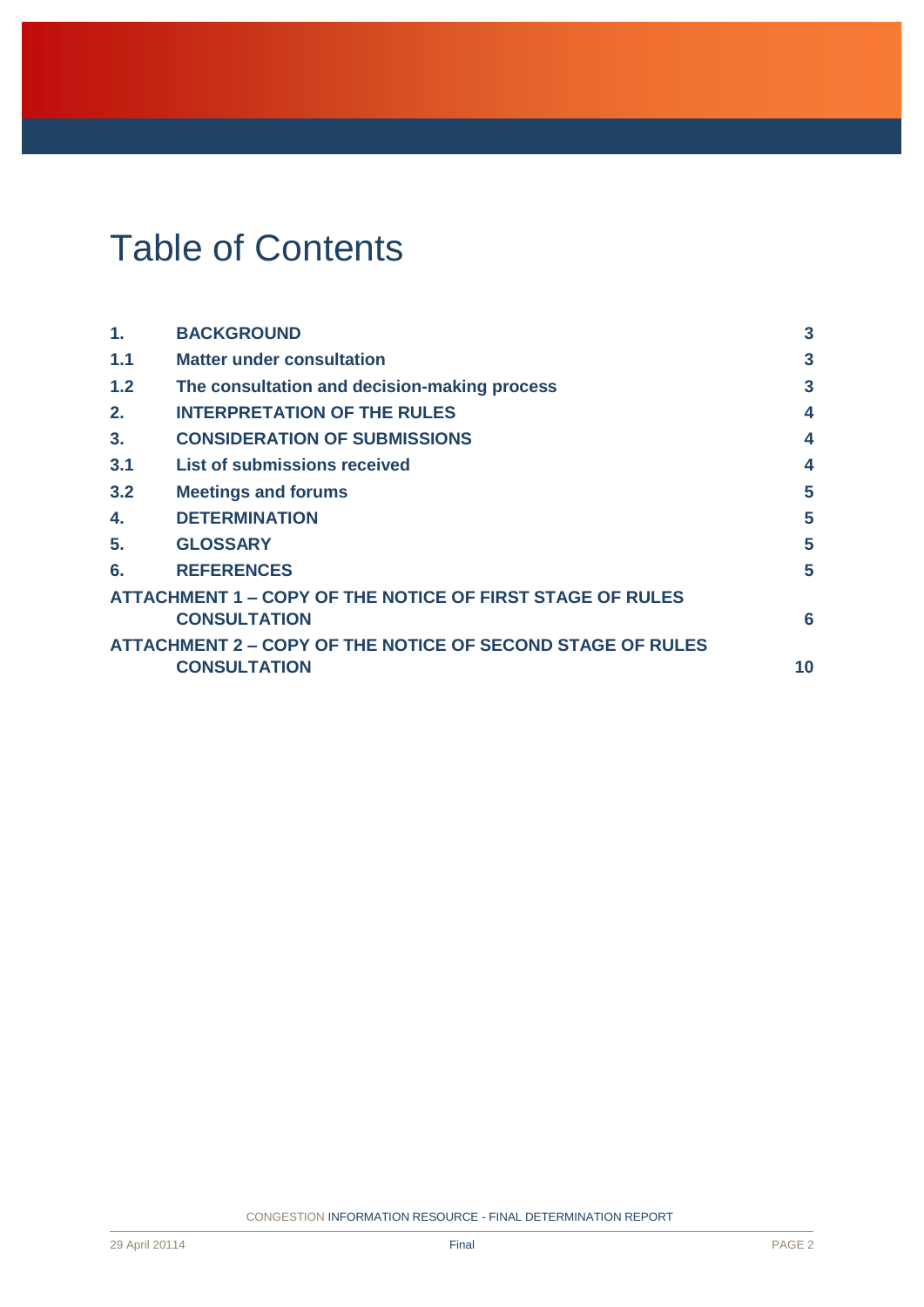# <span id="page-2-0"></span>**1. Background**

## <span id="page-2-1"></span>**1.1 Matter under consultation**

#### **Congestion Information Resource Guidelines**

The matter under consultation is identified in clause 3.7A (k) of the Rules. This clause provides:

(k)AEMO must develop and publish guidelines (the congestion information resource guidelines) in relation to:

(1)the categories of information to be contained in the congestion information resource including the source of that information;

(2)the scope and type of information to be provided by Transmission Network Service Providers in accordance with paragraphs (n) and (o);

(3)the processes to be implemented by AEMO to obtain the information from Transmission Network Service Providers in accordance with paragraphs (n) and (o);

(4)the determination of the intervals for updating and publishing the congestion information resource under paragraph (e); and

(5)the processes to be implemented by AEMO for providing Market Participants with information under paragraph (g).

## <span id="page-2-2"></span>**1.2 The consultation and decision-making process**

The following table provides an outline of the consultation process to date:

| <b>PROCESS</b>                                                                                                                                                            | <b>DATE</b>   |
|---------------------------------------------------------------------------------------------------------------------------------------------------------------------------|---------------|
| Notice of First Stage of Rules Consultation issued                                                                                                                        | 13 March 2014 |
| Closing date for submissions received in response to the Notice of First<br><b>Stage of Rules Consultation</b>                                                            | 22 April 2014 |
| Publication of the Draft Determination and issue of Notice Of Second<br>Stage of Rules Consultation inviting submissions in response to the<br><b>Draft Determination</b> | 21 May 2014   |
| Closing date for submissions received in response to the Draft<br>Determination                                                                                           | 4 June 2014   |
| Publication of the Final Determination                                                                                                                                    | 25 June 2014  |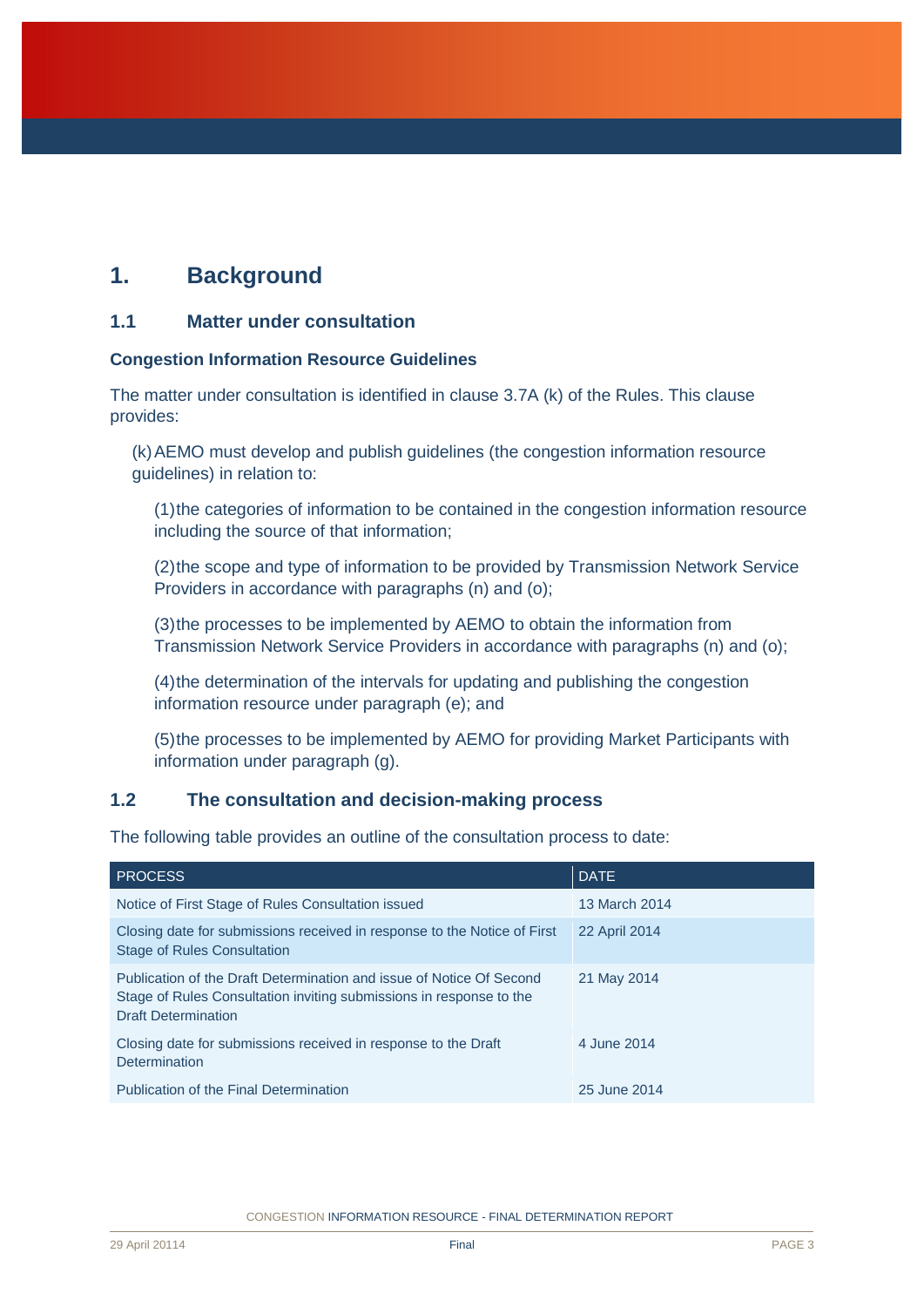*AEMO* issued a Notice of First Stage of Rules Consultation on 13 March 2014. A copy of the *First Stage Notice* is contained in **Attachment 1**. The First Stage Notice invited submissions by 22 April 2014. 1 submission was received.

The Notice of Second Stage of Rules Consultation was issued on 21 May 2014. A copy of the *Second Stage Notice* is contained in **Attachment 2**. The Second Stage Notice invited submissions by 4 June 2014. No submissions were received.

## <span id="page-3-0"></span>**2. Interpretation of the Rules**

Clause 3.7A (k)-(m) of the National Electricity Rules (**Rules**) states:

(k)AEMO must develop and publish guidelines (the congestion information resource guidelines) in relation to:

(1) the categories of information to be contained in the congestion information resource including the source of that information;

(2) the scope and type of information to be provided by Transmission Network Service Providers in accordance with paragraphs (n) and (o);

(3) the processes to be implemented by AEMO to obtain the information from Transmission Network Service Providers in accordance with paragraphs (n) and (o);

(4) the determination of the intervals for updating and publishing the congestion information resource under paragraph (e); and

(5) the processes to be implemented by AEMO for providing Market Participants with information under paragraph (g).

(l) AEMO must develop and publish the first congestion information resource guidelines in accordance with the Rules consultation procedures by 1 September 2010 and there must be a set of congestion information resource guidelines available and up to date at all times after that date.

(m) AEMO must amend the congestion information resource guidelines in accordance with the Rules consultation procedures.

Further to the above, clauses 3.7A (e) and (f) provide that:

(e) Subject to paragraph (f), AEMO must update and publish the information contained in the congestion information resource (whether in whole or in part) at intervals to be determined by AEMO in accordance with the congestion information resource guidelines.

(f) The intervals determined by AEMO for updating and publishing the congestion information resource must be included in the timetable.

## <span id="page-3-1"></span>**3. Consideration of Submissions**

## <span id="page-3-2"></span>**3.1 List of submissions received**

*AEMO received 0* submissions in response to the *Second Stage Notice*.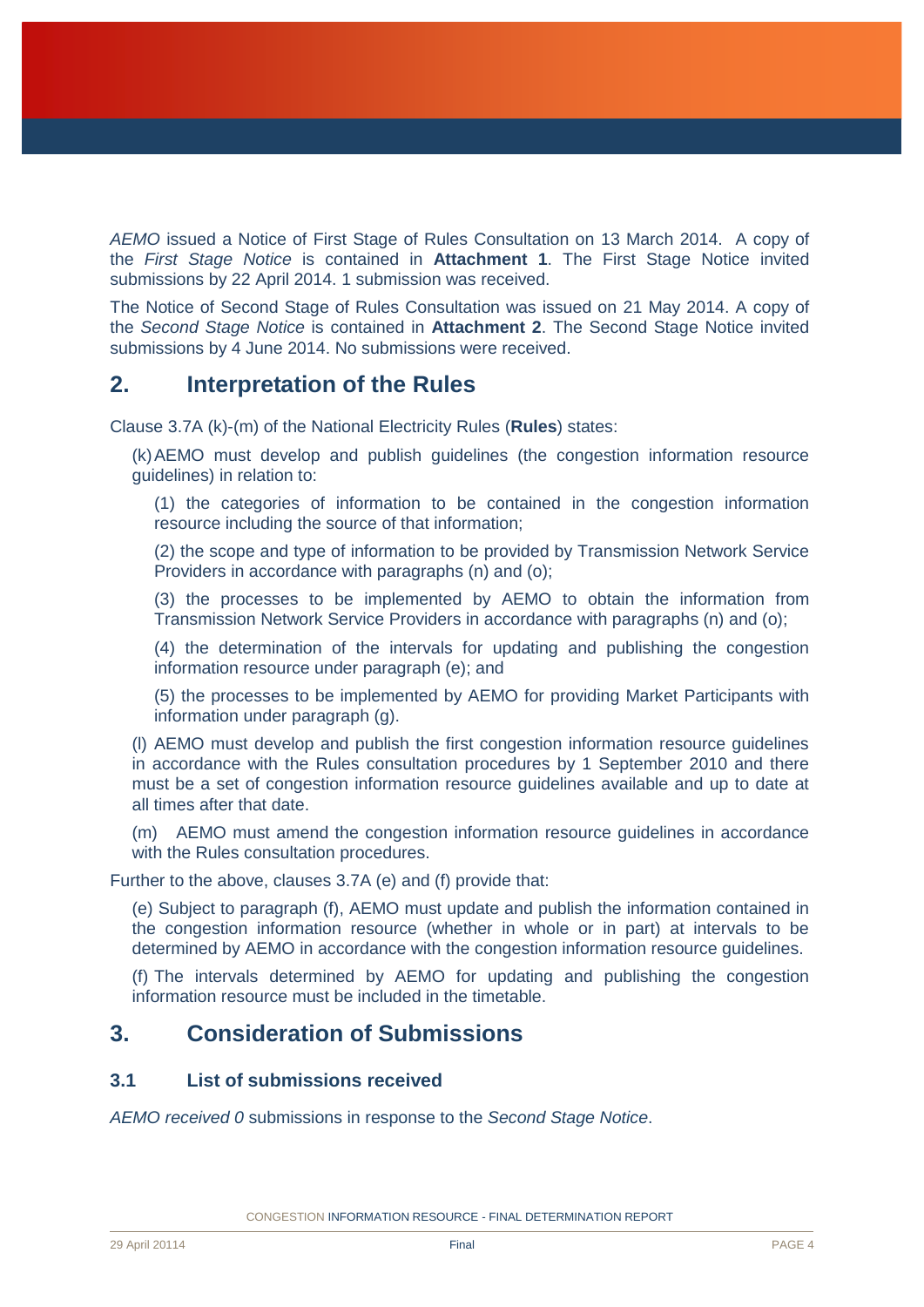## <span id="page-4-0"></span>**3.2 Meetings and forums**

There were no requests for meetings and no forums were held.

## <span id="page-4-1"></span>**4. Determination**

*AEMO* determines the Congestion Information Resource Guidelines in accordance with clause 3.7 A of the Rules. The Congestion Information Resource Guidelines only contains minor changes compared to the version issued with the Draft Determination.

## <span id="page-4-2"></span>**5. Glossary**

The following table contains a glossary of terms and a description of the abbreviations, including acronyms, used in this document.

Note that italicised terms in this document have their meaning as defined in Chapter 10 of the National Electricity Rules. Capitalised terms bear the meaning given in the table below:

| <b>ABBREVIATION OR TERM</b> | <b>DEFINITION</b>                                                                                                                                                                                                                  |
|-----------------------------|------------------------------------------------------------------------------------------------------------------------------------------------------------------------------------------------------------------------------------|
| <b>AEMC</b>                 | <b>Australian Energy Market Commission</b>                                                                                                                                                                                         |
| <b>AEMO</b>                 | <b>Australian Energy Market Operator</b>                                                                                                                                                                                           |
| <b>CIR</b>                  | <b>Congestion Information Resource</b>                                                                                                                                                                                             |
| Guideline to the CIR        | A document developed by AEMO to provide users of the CIR with a<br>reference that will assist them to identify what information is available.<br>interpret the information and understand how the information has been<br>derived. |
| <b>MCE</b>                  | Ministerial Council on Energy                                                                                                                                                                                                      |
| <b>Rules</b>                | <b>National Electricity Rules</b>                                                                                                                                                                                                  |
| <b>TER</b>                  | <b>Transmission Equipment Rating</b>                                                                                                                                                                                               |

# <span id="page-4-3"></span>**6. References**

- 2011 CIR Guidelines consultation: [http://www.aemo.com.au/Consultations/National-](http://www.aemo.com.au/Consultations/National-Electricity-Market/Closed/Congestion-Information-Resource-Guidelines-Consultation)[Electricity-Market/Closed/Congestion-Information-Resource-Guidelines-Consultation](http://www.aemo.com.au/Consultations/National-Electricity-Market/Closed/Congestion-Information-Resource-Guidelines-Consultation)
- 2012 CIR Guidelines consultation: [http://www.aemo.com.au/Consultations/National-](http://www.aemo.com.au/Consultations/National-Electricity-Market/Closed/2012-Congestion-Information-Resource-Guidelines-Consultation)[Electricity-Market/Closed/2012-Congestion-Information-Resource-Guidelines-](http://www.aemo.com.au/Consultations/National-Electricity-Market/Closed/2012-Congestion-Information-Resource-Guidelines-Consultation)**[Consultation](http://www.aemo.com.au/Consultations/National-Electricity-Market/Closed/2012-Congestion-Information-Resource-Guidelines-Consultation)**
- 2013 CIR Guidelines consultation: [http://www.aemo.com.au/Consultations/National-](http://www.aemo.com.au/Consultations/National-Electricity-Market/Open/Congestion-Information-Resource-Guidelines-Consultation-2013)[Electricity-Market/Open/Congestion-Information-Resource-Guidelines-Consultation-](http://www.aemo.com.au/Consultations/National-Electricity-Market/Open/Congestion-Information-Resource-Guidelines-Consultation-2013)[2013](http://www.aemo.com.au/Consultations/National-Electricity-Market/Open/Congestion-Information-Resource-Guidelines-Consultation-2013)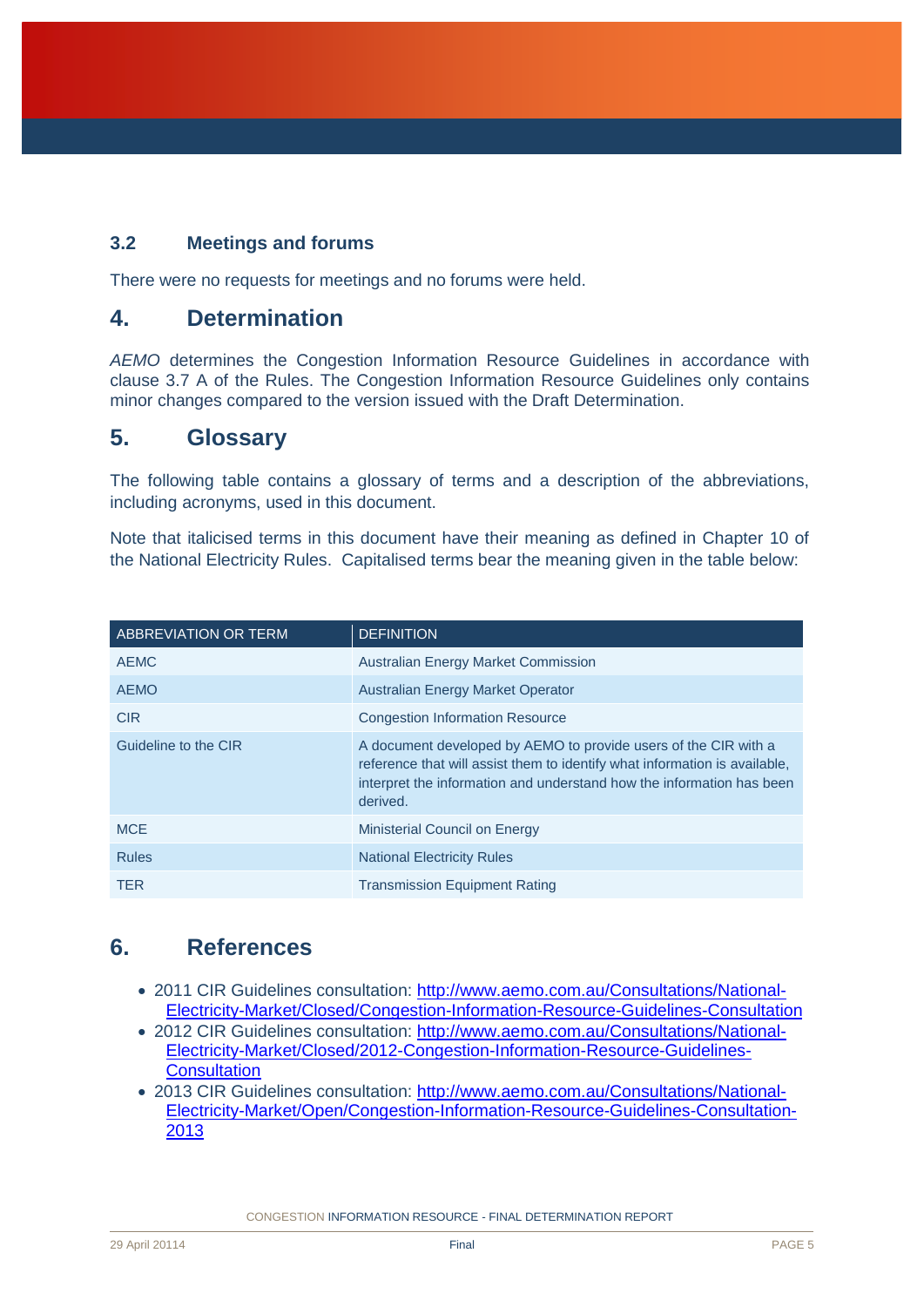## <span id="page-5-0"></span>**Attachment 1 – Copy of the Notice of First Stage of Rules Consultation**

#### **Notice of First Stage of Rules Consultation**

[National Electricity Rules – clause 8.9]

Congestion information resource guidelines

This notice informs all Registered Participants, Intending Participants and interested parties (**Consulted Persons**) that AEMO is conducting a consultation on the congestion information resource guidelines.

This consultation is being conducted under clause 3.7A of the National Electricity Rules (**Rules**) in accordance with the Rules consultation requirements detailed in clause 8.9 of the Rules.

#### **Date of Notice**

This Notice of First Stage of Rules Consultation was issued on 13 March 2014.

#### **Objectives of the Consultation**

The objectives of the consultation are to:

- Provide Consulted Persons with the opportunity to be involved in the development of the congestion information resource (CIR)
- Ensure that Consulted Persons are properly informed about the proposed and the final outcome.
- Understand what CIR improvements stakeholders would like AEMO to put in place through the CIR Guidelines, and the priority of those proposed improvements.

#### **Background**

In June 2008, the AEMC published the final report of its congestion management review (CMR). The CMR final report and other associated reports published by the AEMC during its congestion management review provide important background information relevant to this consultation. That material is available on the AEMC website<sup>1</sup>.

On 19 February 2009, the AEMC received a Rule change proposal from the MCE in respect of the congestion information resource (CIR). The AEMC then commenced a fast tracked Rule change consultation process. Following completion of that consultation, the National Electricity Amendment (Congestion Information Resource Rule) No 16 2009 commenced operation on 1 September 2009. Full details of the Rule change consultation leading to this

CONGESTION INFORMATION RESOURCE - FINAL DETERMINATION REPORT

 $\overline{a}$ 

<sup>&</sup>lt;sup>1</sup> See AEMC website at:<http://www.aemc.gov.au/electricity.php?r=20070416.102156>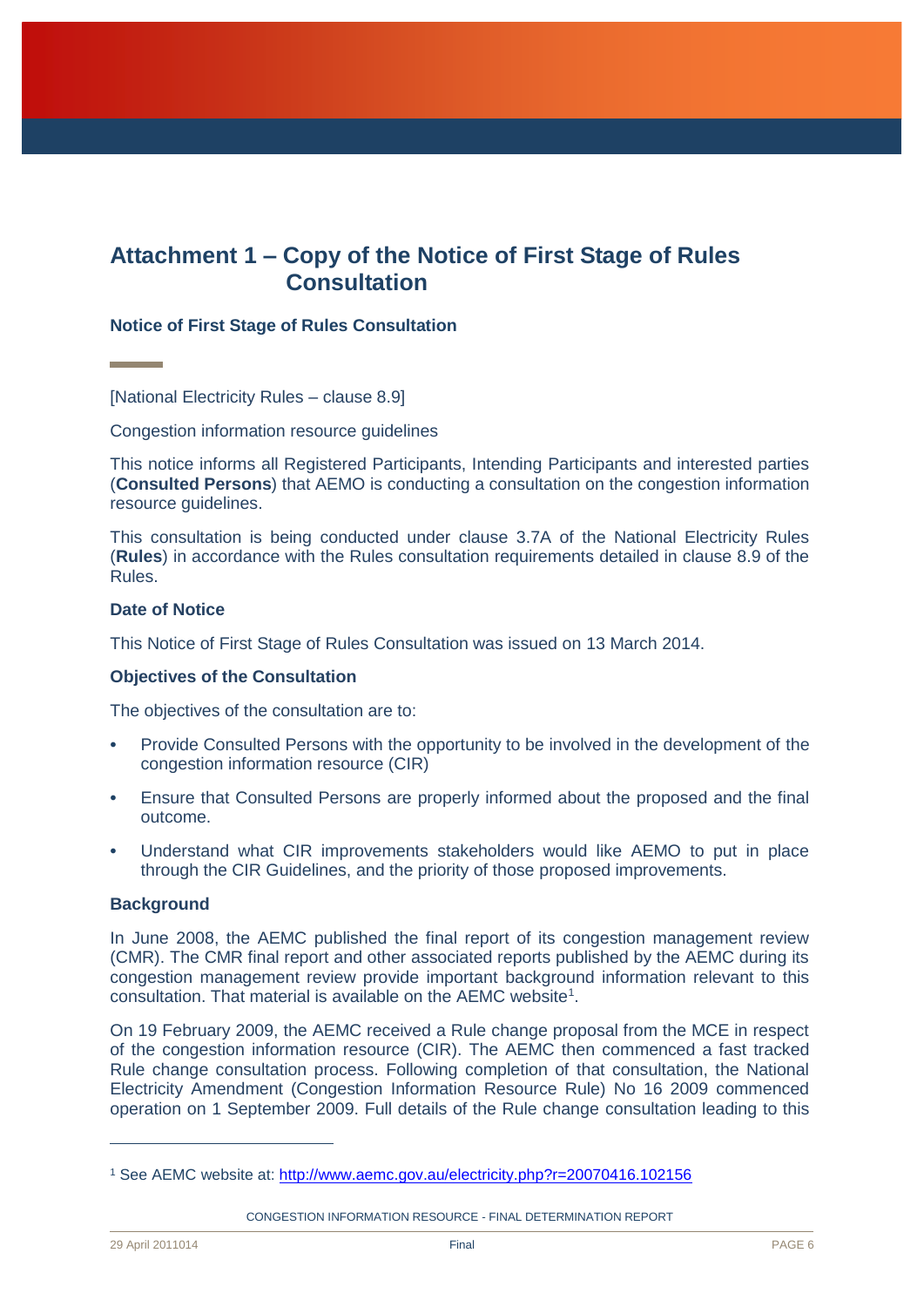Rule are available on the AEMC website. The information published by the AEMC in the making of this Rule is also relevant background to this consultation.

AEMO established the interim CIR in October 2009 and commenced a consultation on the first CIR in December 2009. When the consultation was completed in April 2010, AEMO published the CIR Guidelines on its website.

In accordance with clause 3.7A(d) of the Rules, AEMO annually conducts a formal stakeholder consultation to determine how or if the CIR Guidelines should be changed.

#### **Matter under Consultation**

The matter under consultation is identified in clause 3.7A of the Rules. This clause provides:

(k)*AEMO* must develop and *publish* guidelines (the *congestion information resource guidelines*) in relation to:

(1) the categories of information to be contained in the *congestion information resource* including the source of that information;

(2) the scope and type of information to be provided by *Transmission Network Service Providers* in accordance with paragraphs (n) and (o);

(3) the processes to be implemented by *AEMO* to obtain the information from *Transmission Network Service Providers* in accordance with paragraphs (n) and (o);

(4) the determination of the intervals for updating and *publishing* the *congestion information resource* under paragraph (e); and

(5) the processes to be implemented by *AEMO* for providing *Market Participants*  with information under paragraph (g).

#### **The Consultation Process**

The following table contains an outline of the consultation process, including key dates. Please note that these dates are proposed dates and may be subject to change by AEMO.

| <b>PROCESS</b>                                                                                                                    | <b>DATE</b>   |
|-----------------------------------------------------------------------------------------------------------------------------------|---------------|
| Closing date for submissions received in response<br>to this Notice of First Stage of Rules Consultation                          | 22 April 2014 |
| Publication of the Draft Determination and Report<br>and invitation to make submissions in response to<br>the Draft Determination | 21 May 2014   |
| Closing date for submissions received in response<br>to the Draft Determination and Report                                        | 4 June 2014   |
| Publication of the Determination and Report                                                                                       | 17 July 2014  |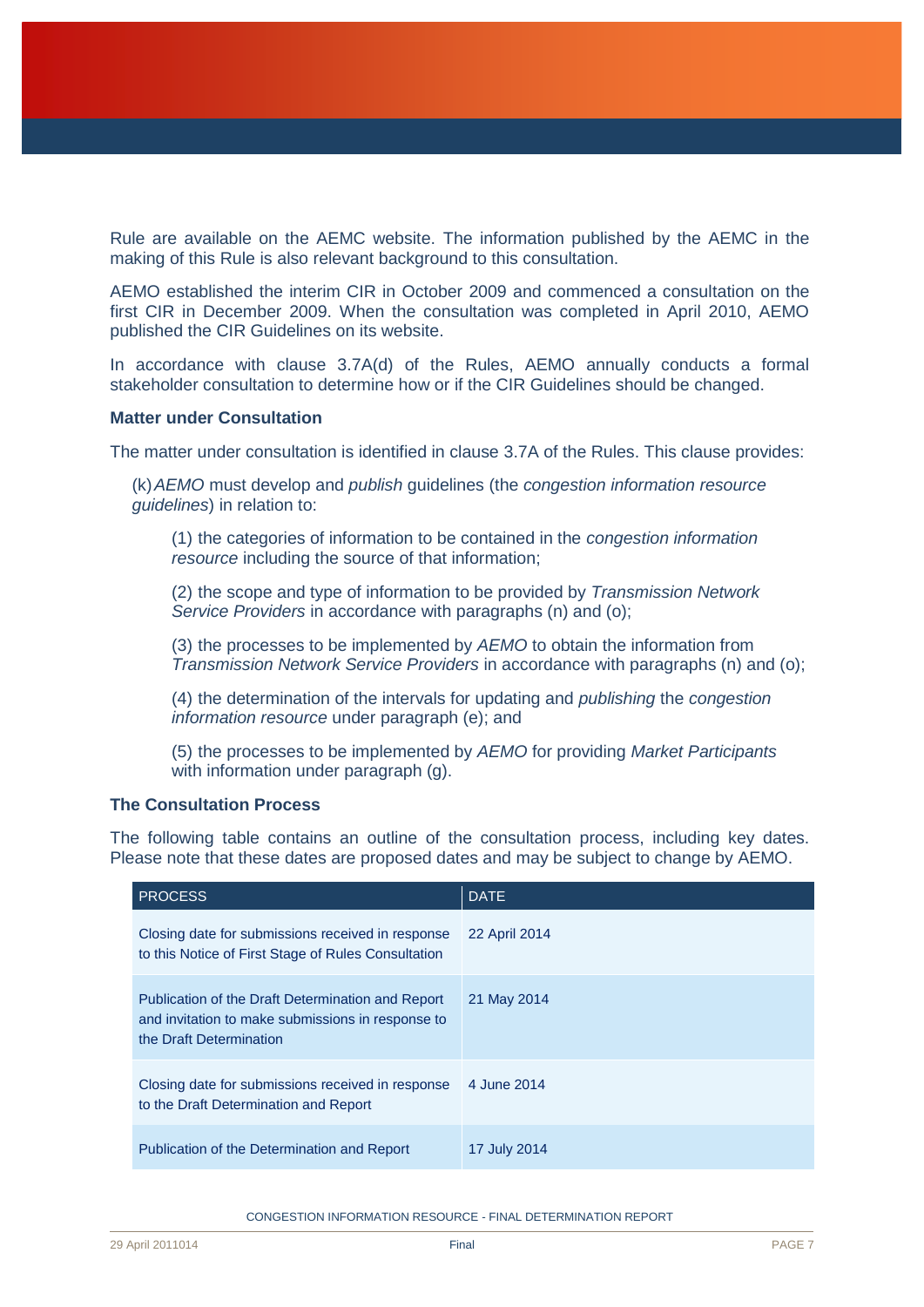#### **Invitation to make Submissions**

AEMO invites written submissions on the congestion information resource guidelines. In particular, AEMO requests comments on the following :

- i. What additional information stakeholders consider should be included in the CIR?
- ii. What current congestion-related information AEMO should stop publishing.
- iii. AEMO's proposal to discontinue the current Quarterly Interconnector Performance Report and satisfy the requirements of NER 3.13.3(p) as follows:
	- $\circ$  Publish a new document on nominal interconnector capacities which will include the limits for each interconnector and the major factors influencing capacity. This document will be updated when changes occur.
	- $\circ$  Modify the Monthly Constraint Report to provide a history of binding constraint equations setting interconnector limits. This would include a brief explanation of the constraint equation, including whether this was a system normal or an outage constraint.
	- $\circ$  Publish the full list of constraint equations that set the interconnector limits and the hours for which they set the limits, along with the annual NEM Constraint Report.

Section 5.2 of the CIR Guidelines will be updated to reflect the proposed changes.

Comments are also invited on any other issues relating to the subject matter of the consultation.

Please identify any information in your submission that you consider to be confidential and provide the reasons why you wish that information to be treated as confidential. AEMO reserves the right to publish material that it does not consider to be confidential, despite your submission as to its confidentiality.

You should also note that material identified as confidential may be accorded less weight in the decision-making process than material that is published.

#### **Closing Date for Submissions**

Submissions in response to this Notice of First Stage of Rules Consultation should reach AEMO by 5:00pm EST on 22 April 2014.

AEMO has discretion to consider late submissions. Any late submission should explain:

- 1. the reason for the lateness; and
- 2. the detriment to you if AEMO fails to consider your submission.

#### **Meetings**

In your submission, you may request a meeting and specify the reasons why you consider such a meeting is necessary or desirable.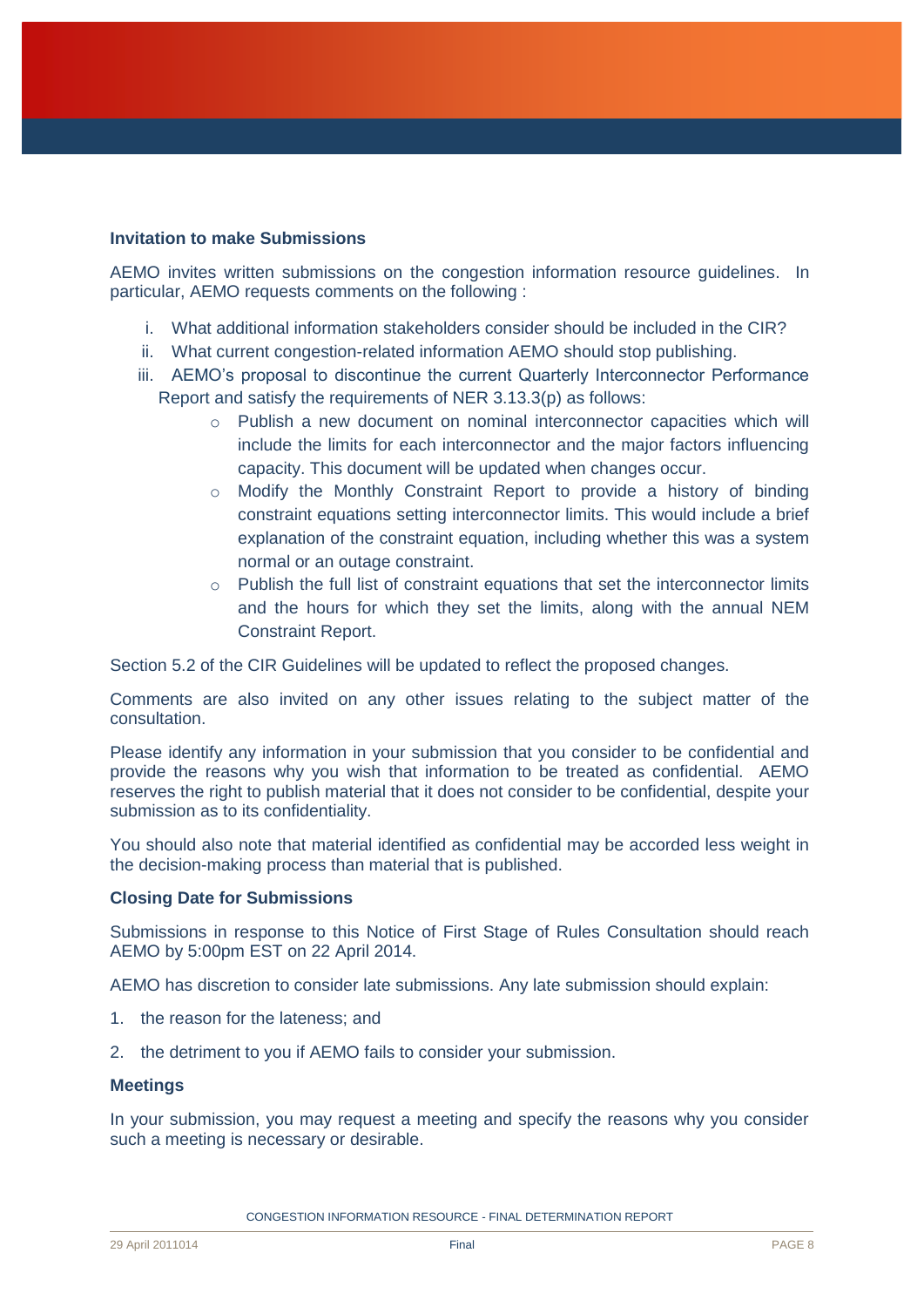Please note that details of matters discussed at a meeting may be made available to other Consulted Persons.

#### **Further Information**

The current<sup>2</sup> and draft of the CIR Guidelines is included on the CIR consultation page on AEMO's website. 3

#### **Contact Details**

AEMO prefers that submissions be forwarded in electronic format (both PDF and Word) as they will be published on the AEMO website.

Please send all e-mail submissions to Ben Blake at ben.blake@aemo.com.au.

Alternatively, you may post submissions to:

Ben Blake

Manager Congestion Modelling, Systems Capability

AEMO

P.O. Box 7326

Baulkham Hills BC NSW 2153

CONGESTION INFORMATION RESOURCE - FINAL DETERMINATION REPORT

 $\overline{a}$ 

<sup>&</sup>lt;sup>2</sup> Available at: [http://www.aemo.com.au/Consultations/National-Electricity-](http://www.aemo.com.au/Consultations/National-Electricity-Market/Open/~/media/Files/Other/congestion_information_resource/SC_CM_02%20_Guide%20to%20the%20CIR.pdf.ashx)

[Market/Open/~/media/Files/Other/congestion\\_information\\_resource/SC\\_CM\\_02%20\\_Guide%20to%2](http://www.aemo.com.au/Consultations/National-Electricity-Market/Open/~/media/Files/Other/congestion_information_resource/SC_CM_02%20_Guide%20to%20the%20CIR.pdf.ashx) [0the%20CIR.pdf.ashx](http://www.aemo.com.au/Consultations/National-Electricity-Market/Open/~/media/Files/Other/congestion_information_resource/SC_CM_02%20_Guide%20to%20the%20CIR.pdf.ashx)

<sup>&</sup>lt;sup>3</sup> Available at: [http://www.aemo.com.au/Consultations/National-Electricity-Market/Open/2014-](http://www.aemo.com.au/Consultations/National-Electricity-Market/Open/2014-Congestion-Information-Resource-consultation) [Congestion-Information-Resource-consultation](http://www.aemo.com.au/Consultations/National-Electricity-Market/Open/2014-Congestion-Information-Resource-consultation)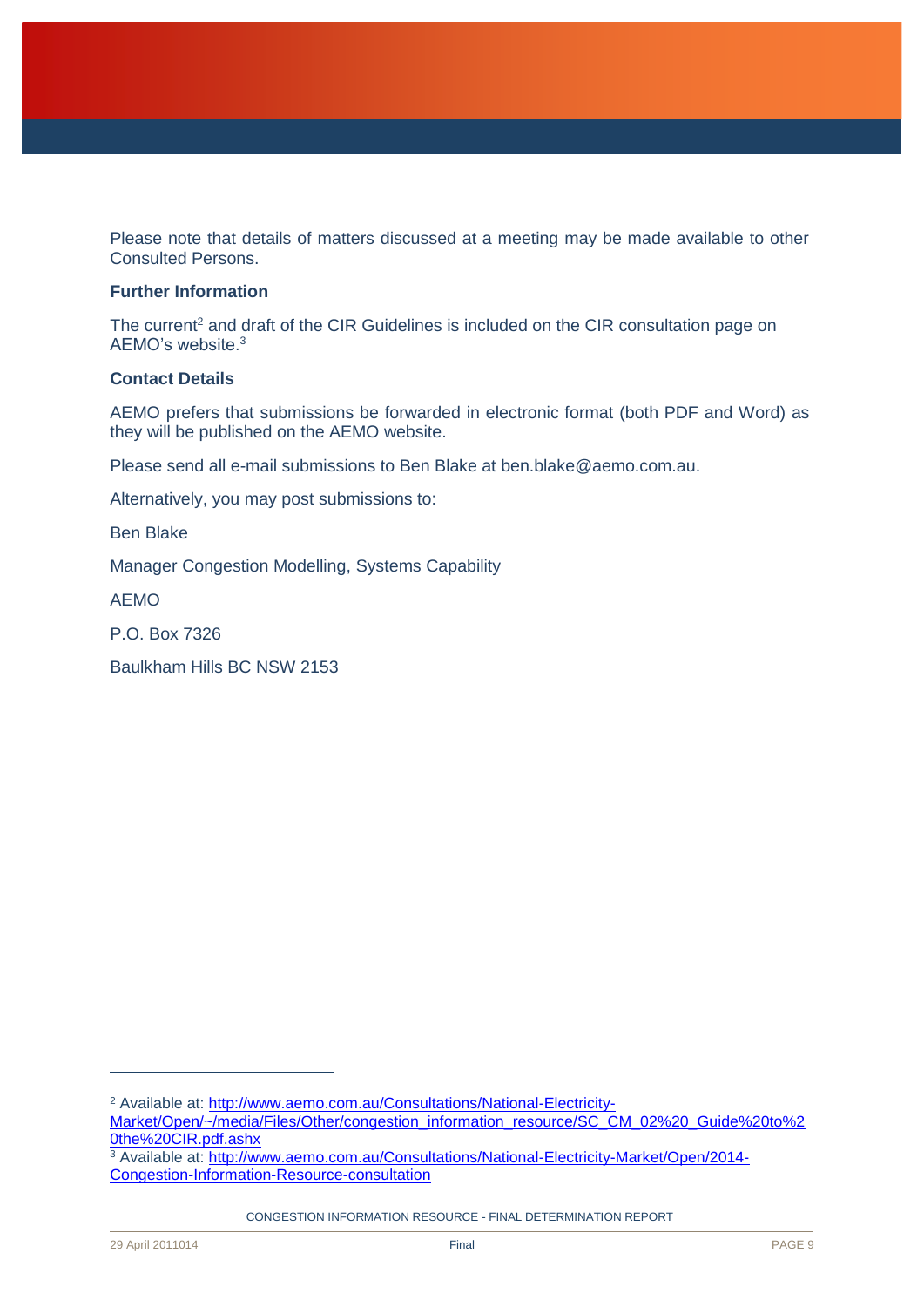# <span id="page-9-0"></span>**Attachment 2 – Copy of the Notice Of Second Stage Of Rules Consultation**

[National Electricity Rules – clause 8.9]

Congestion Information Resource Guidelines

This notice informs all Registered Participants, Intending Participants and interested parties (**Consulted Persons**) that AEMO is conducting a consultation on the congestion information resource guidelines.

This consultation is being conducted under clause 3.7A of the National Electricity Rules (**Rules**) in accordance with the Rules consultation requirements detailed in clause 8.9 of the Rules.

#### **Date of notice**

This Notice of Second Stage of Rules Consultation was issued on 21 May 2014.

#### **First Stage of Consultation**

AEMO issued the Notice of First Stage of Rules Consultation on 13 March 2014.

One submission was received. It has been published on the AEMO website.

There were no requests for meetings.

AEMO has considered the issues raised in the submissions and has now produced a Draft Determination and Report.

The Draft Determination and Report is now available to all Consulted Persons for their consideration.

#### **Objectives of the Consultation**

The objectives of the consultation are:

- To provide Consulted Persons with the opportunity to be involved in the development of the congestion information resource (CIR)
- To ensure that Consulted Persons are properly informed about the proposed and the final outcome.

#### **Background**

In June 2008, the AEMC published the final report of its congestion management review (CMR). The CMR final report and other associated reports published by the AEMC during its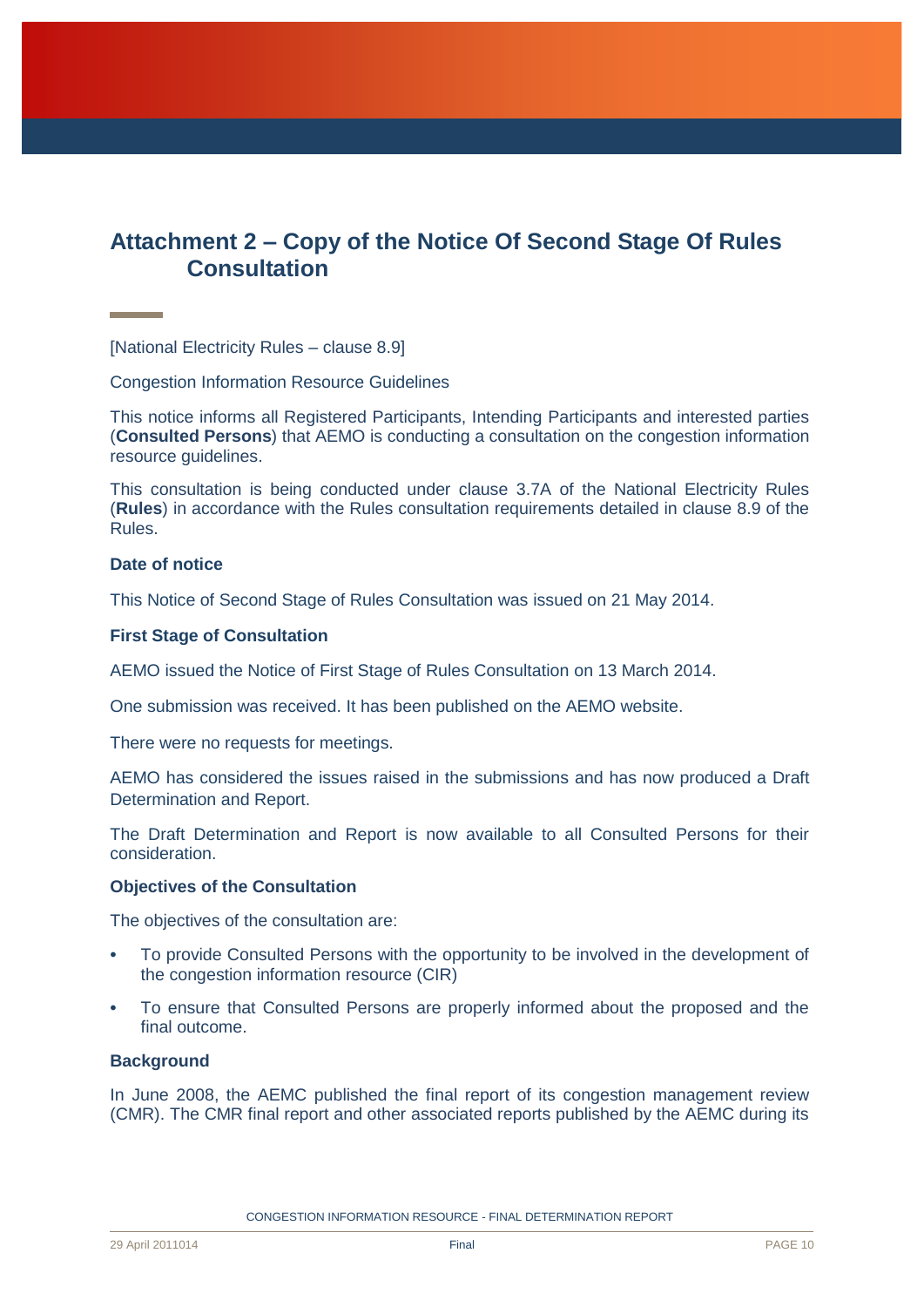congestion management review provide important background information relevant to this consultation. That material is available on the AEMC website<sup>4</sup>.

On 19 February 2009, the AEMC received a Rule change proposal from the MCE in respect of the congestion information resource (CIR). The AEMC then commenced a fast tracked Rule change consultation process. Following completion of that consultation, the National Electricity Amendment (Congestion Information Resource Rule) No 16 2009 commenced operation on 1 September 2009. Full details of the Rule change consultation leading to the making of this Rule are also available on the AEMC website. It should be noted that the information published by the AEMC in conjunction with its Congestion Management Review, and with the making of this Rule is relevant background to this consultation.

AEMO established the interim CIR in October 2009 and commenced a consultation on the first CIR in December 2009. At the completion of the consultation in April 2010, the guide to the CIR was published on the AEMO website.

As per the guide to the CIR, AEMO annually conducts a formal stakeholder consultation in accordance with clause 3.7A(d) to determine how or if the CIR Guidelines should be changed.

On that basis, AEMO is keen to understand what improvements to the CIR stakeholders would like AEMO to put in place through the CIR Guidelines, and the priority of those proposed improvements.

#### **Matter under Consultation**

The matter under consultation is identified in clause 3.7A of the Rules. This clause provides:

(k)*AEMO* must develop and *publish* guidelines (the *congestion information resource guidelines*) in relation to:

(1) the categories of information to be contained in the *congestion information resource* including the source of that information;

(2) the scope and type of information to be provided by *Transmission Network Service Providers* in accordance with paragraphs (n) and (o);

(3) the processes to be implemented by *AEMO* to obtain the information from *Transmission Network Service Providers* in accordance with paragraphs (n) and (o);

(4) the determination of the intervals for updating and *publishing* the *congestion information resource* under paragraph (e); and

(5) the processes to be implemented by *AEMO* for providing *Market Participants*  with information under paragraph (g).

CONGESTION INFORMATION RESOURCE - FINAL DETERMINATION REPORT

 $\overline{a}$ 

<sup>4</sup> See AEMC website at:<http://www.aemc.gov.au/electricity.php?r=20070416.102156>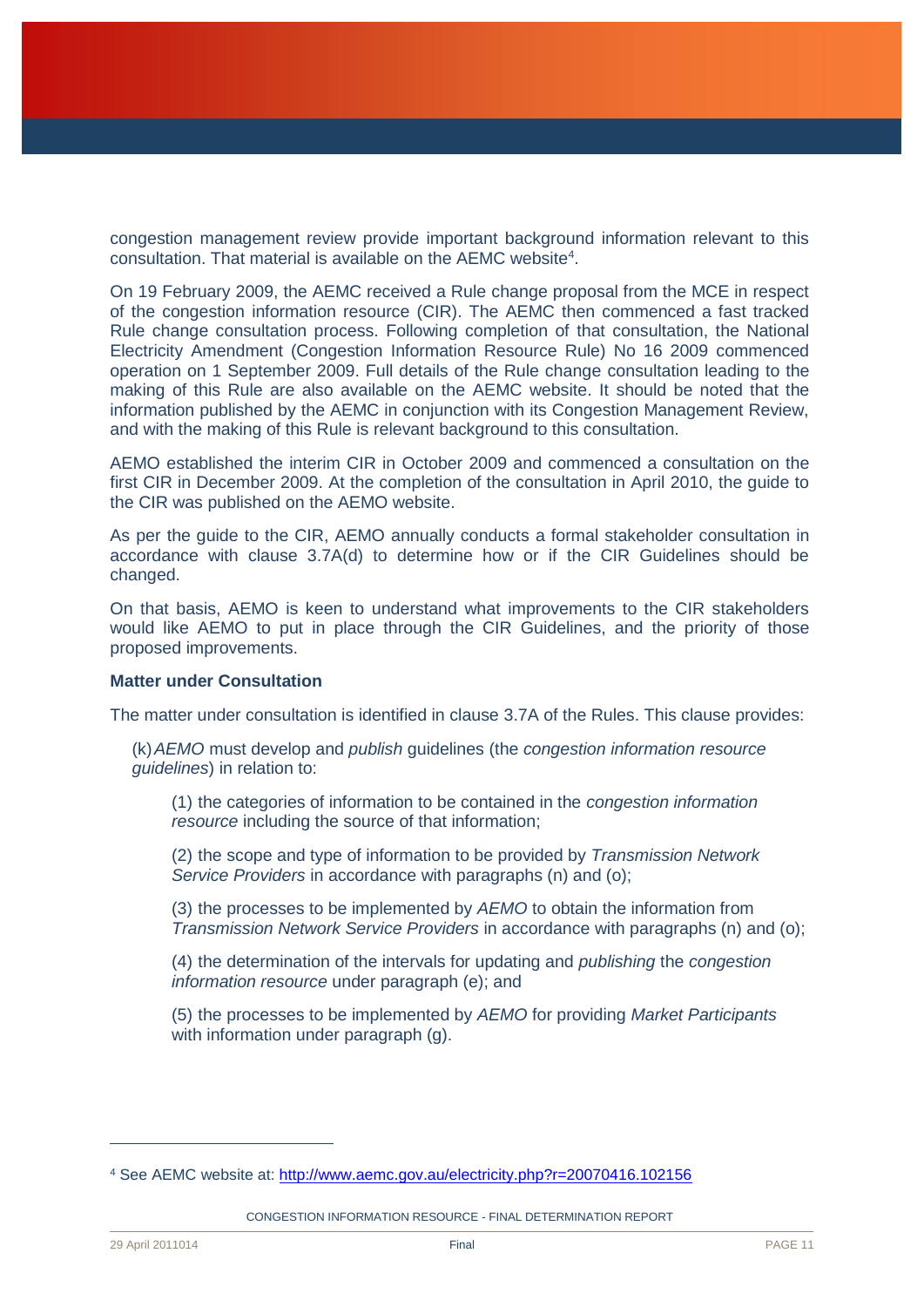#### **The Consultation Process**

The following table contains an outline of the consultation process, including key dates. Please note that these dates are proposed dates and may be subject to change by AEMO.

| <b>PROCESS</b>                                                                                                                    | <b>DATE</b>   |
|-----------------------------------------------------------------------------------------------------------------------------------|---------------|
| Closing date for submissions received in response<br>to the Notice of First Stage of Rules Consultation                           | 22 April 2014 |
| Publication of the Draft Determination and Report<br>and invitation to make submissions in response to<br>the Draft Determination | 21 May 2014   |
| Closing date for submissions received in response<br>to the Draft Determination and Report                                        | 4 June 2014   |
| Publication of the final Determination and Report                                                                                 | 17 July 2014  |

#### **Invitation to make Submissions**

AEMO invites submissions on the Draft Determination and Report on the Congestion Information Resource Guidelines.

Comments are also invited on any other issues relating to the subject matter of the consultation.

Please identify any information in your submission that you consider to be confidential and provide the reasons why you wish that information to be treated as confidential. AEMO reserves the right to publish material that it does not consider to be confidential, despite your submission as to its confidentiality.

You should also note that material identified as confidential may be accorded less weight in the decision-making process than material that is published.

#### **Closing Date for Submissions**

Submissions in response to this Notice of Second Stage of Rules Consultation should reach AEMO by 5:00pm EST on 4 June 2014.

AEMO has discretion to consider late submissions. Any late submission should explain:

- 1. the reason for the lateness; and
- 2. the detriment to you if AEMO fails to consider your submission.